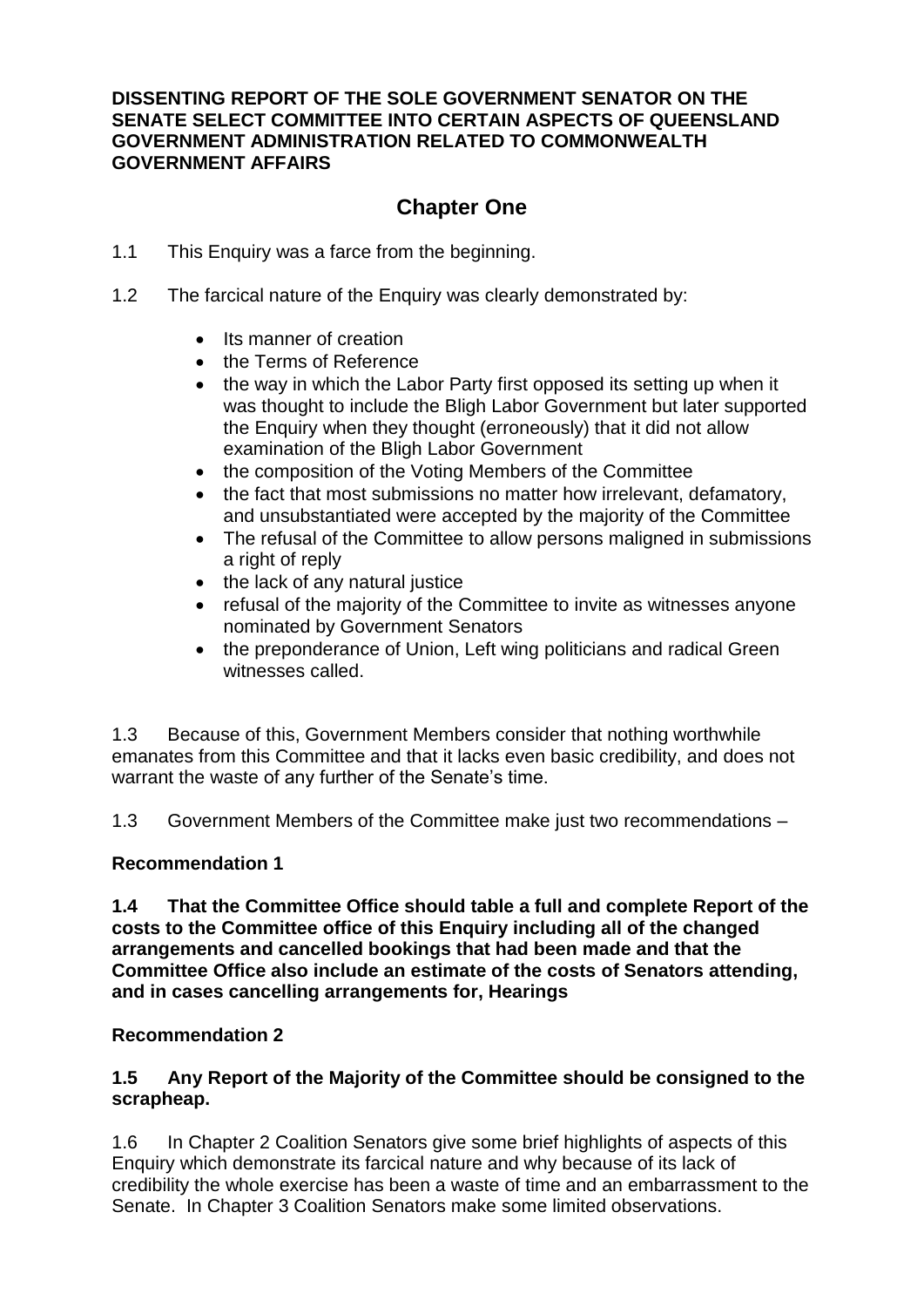# **Chapter 2**

## **Creation of Enquiry**

2.1 Before setting out the full Terms of Reference for the Committee, it is instructive for a proper understanding of the Enquiry and its Report, for the manner in which the Enquiry was created, to be noted.

2.2 The Original Motion proposing Terms of Reference took the following courses.

(i) On the  $28<sup>th</sup>$  August, 2014 the Leader of the Palmer United Party in the Senate, Senator Lazurus sought Leave to treat as a Formal Motion a Motion to establish a Select Committee on Certain Aspects of Queensland Government. Leave was denied.

(ii) On 23<sup>rd</sup> September, 2014 the Leader of the Palmer United Party sought Leave to amend his Notice of Motion relating to the establishment of the Select Committee which was agreed but formality was denied. Senator Lazarus then moved Suspension of Standing Orders so that he could put the Motion and this was carried.

(iii) Senator Lazarus then moved that all debate be gagged and the Motion be put but this was defeated.

(iv) Debate then ensued but Senator Lambie from the Palmer United Party then moved the gag and this was ultimately carried.

(v) Senator Lazarus' Motion was then put but an amendment was moved by Senator Abetz on behalf of the Government to have the Terms of Reference varied to include an examination from the 21<sup>st</sup> March, 2009 effectively including an examination of the Bligh Labor Government.

(vi) The amendment was put and carried, with the Greens Political Party voting with the Government.

(vii) The amended Motion was then put but was defeated when the Labor Party joined the Government to defeat it, with only the Greens Political Party and Palmer United Party supporting it.

2.3 (i) On the 30<sup>th</sup> September, 2014, the Leader of the Palmer United Party, Senator Lazarus again moved substantially the same Motion to establish the Select Committee and when Leave to introduce that Motion was denied, Senator Lazarus moved for suspension of Standing Orders so that he could move the substantially similar Motion which had been amended only to allow the Committee to investigate the Newman LNP Government, negating the previous week's Motion that included the Bligh Labor Government in its investigation.

(ii) The Motion was carried with the Opposition, Greens Political Party and Palmer United Party supporting it.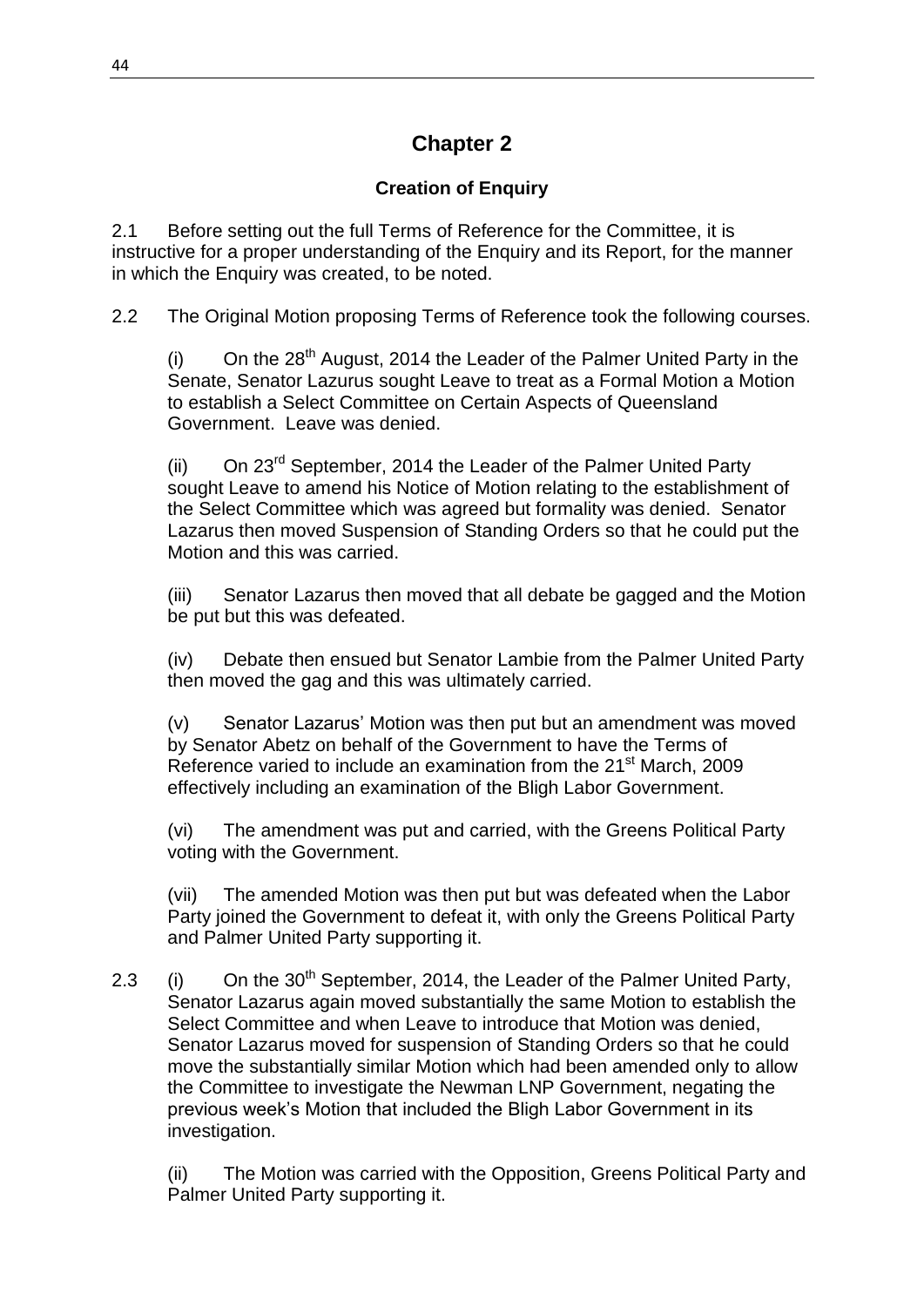2.4 Whilst paragraph (a) of the Terms of Reference related to an Enquiry during the term of the Newman Government, the other Terms of Reference (numbered (b) to (g)) were, in error by the mover, not so restricted and consequently the actions of the Bligh Labor Government were able to be investigate although during the course of the Enquiry, the majority of Members of the Committee avoided any scrutiny of the Bligh Government.

### **Terms of Reference**

2.5 The Terms of Reference are set out below in full

*(1) That a select committee, to be known as the Select Committee on Certain Aspects of Queensland Government Administration related to Commonwealth Government Affairs, be established to inquire into and report on:*

*(a) the amount of Commonwealth funds allocated or paid to the State of Queensland since 26 March 2012, with particular reference to:*

*(i) the purposes for which the funds were appropriated by the Parliament,*

*(ii) performance measures in relation to Commonwealth funds paid to the State of Queensland,*

*(iii) identified breaches of funding agreements or conditions,*

*(iv) the proportion of the Queensland State budget derived from Commonwealth funds, and*

*(v) whether any Commonwealth funds have been used by the State of Queensland for state government advertising or party political purposes,*

*(b) the administration of the Queensland courts and judicial system insofar as it relates to cross vesting arrangements, with particular reference to judicial independence and separation of powers;*

*(c) approval process for the development of projects for the export of resources or services insofar as they are administered by the Commonwealth or under a bilateral agreement with the Commonwealth;*

*(d) the extent to which Queensland State Government policies and practices are consistent with Australia's obligations under international environmental law instruments;*

*(e) whether it is appropriate for the Federal Minister for the Environment to delegate his approval powers to the Queensland State Government under the Environment Protection and Biodiversity Conservation Act 1999 by way of approval bilateral agreements or strategic assessments;*

*(f) the extent to which Queensland State Government policies and practices are consistent with Australia's obligations under international human rights instruments, with particular reference to:*

*(i) the administration of prisons, and*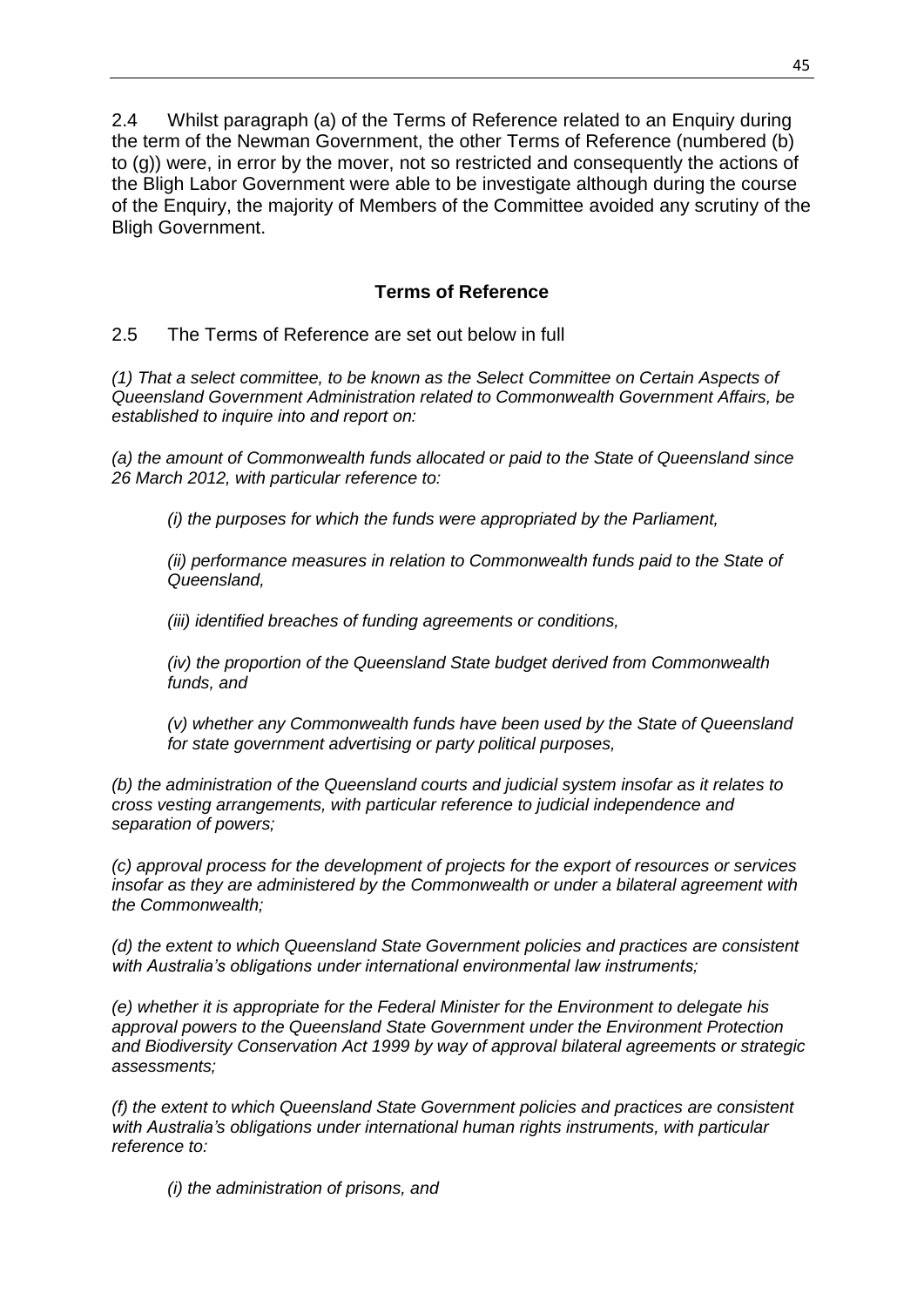*(ii) detention without trial; and*

*(g) any other matter the committee considers relevant.*

*(2) The committee will inquire into and report on the adequacy of Commonwealth oversight of the approval of coal seam gas projects in Queensland.*

*(3) That the committee presents its final report on or before 27 March 2015.*

*(4) That the committee consist of 5 senators, 1 to be nominated by the Leader of the Government in the Senate, 2 to be nominated by the Leader of the Opposition in the Senate, 1 to be nominated by the Leader of the Australian Greens, and 1 to be nominated by the Leader of the Palmer United Party.*

*(5) That:*

*(a) on the nominations of the Leader of the Government in the Senate, the Leader of the Opposition in the Senate and minority groups and independent senators, participating members may be appointed to the committee;*

*(b) participating members may participate in hearings of evidence and deliberations of the committee, and have all the rights of members of the committee, but may not vote on any questions before the committee; and*

*(c) a participating member shall be taken to be a member of the committee for the purpose of forming a quorum of the committee if a majority of members of the committee is not present.*

*(6) That the committee may proceed to the dispatch of business notwithstanding that all members have not been duly nominated and appointed and notwithstanding any vacancy.*

*(7) That the committee:*

*(a) appoint as chair the Leader of the Palmer United Party in the Senate; and*

*(b) elect as deputy chair a member elected by the committee.*

*(8) That the deputy chair shall act as chair when the chair is absent from a meeting of the committee or the position of chair is temporarily vacant.*

*(9) That, in the event of an equality of voting, the chair, or the deputy chair when acting as chair, have a casting vote.*

*(10) That the quorum of the committee be 3 members.*

*(11) That the committee and any subcommittee have power to send for and examine any person and any document, to move from place to place (including, but not limited to, major metropolitan and regional centres in Queensland and the committee shall conduct public hearings in Nambour, Ipswich, Mackay, Rockhampton, Kingaroy, Mt Isa, Bundaberg, Toowoomba, Townsville and Cairns) to sit in public or in private, notwithstanding any prorogation of the Parliament or dissolution of the House of Representatives.*

*(12) That the committee shall report from time to time its proceedings and the evidence taken and such interim recommendations as it may deem fit.*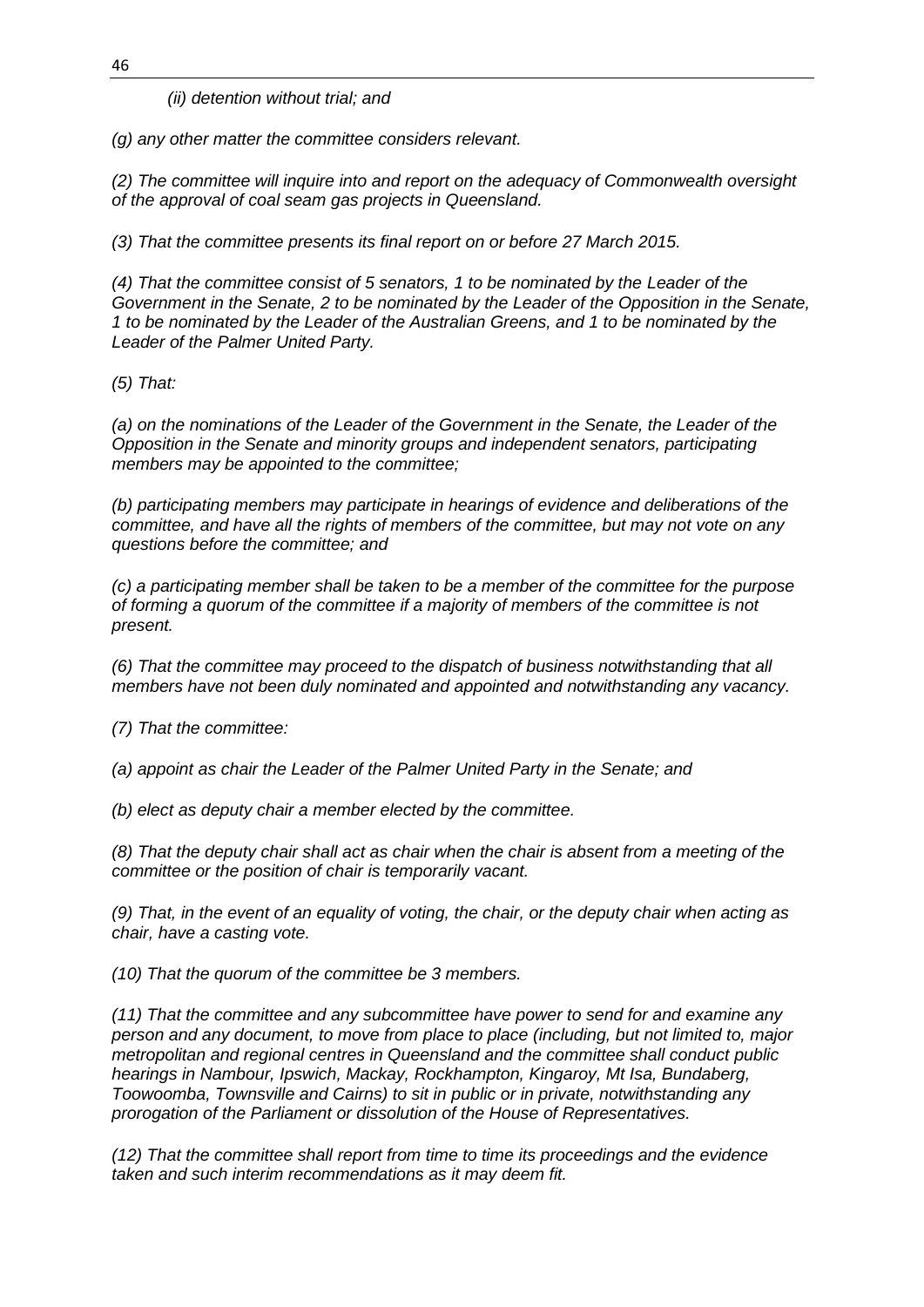*(13) That the committee has power to appoint subcommittees consisting of 2 or more of its members, and to refer to any such subcommittee any of the matters which the committee is empowered to consider.*

*(14) That the committee be provided with all necessary staff, facilities and resources and be empowered to appoint persons with specialist knowledge for the purposes of the committee with the approval of the President.*

*(15) That the committee be empowered to print from day to day such papers and evidence as may be ordered by it, and a daily Hansard be published of such proceedings as take place in public.*

## **Composition of Committee**

2.6 Under the Terms of Reference agreed to by the Labor Party, the Greens Political Party and the Palmer United Party, the Government was only given one voting position on the Committee, filled by Senator Ian Macdonald, although three other Queensland Senators, Senator Barry O'Sullivan, Senator James McGrath and Senator Matthew Canavan participated in some of the early meetings of the Committee and attended most of the Hearings of the Committee.

2.7 Following the Queensland Election, no Government Senator attended any Hearings of the Committee.

2.8 It should be noted that traditionally Committees of the Senate are established with membership roughly in proportion to the Senators in the Parliament from the different political parties with the major parties usually having roughly equal membership with one position being allocated to minor parties or cross-benchers.

2.9 In all of the records of the Senate, I can find no other occasion where the party with the greatest number of Senators in the chamber (33) was given one position on a Senate Committee, the Opposition in the Senate (25 Senators) being given two positions on the Committee, a minor party with only 10 Senators being given one member on the Committee and a minor party with only 3 members being given one member on the Committee with that latter Senator, in accord with the Terms of Reference being appointed the Chairman of that Committee with a casting vote.

2.10 The composition of the Committee is relevant because it showed from the outset that the Committee lacked any credibility and that it was established for purely partisan political purposes, and in furtherance of a public commitment by the Leader of the Palmer United Party to destroy Campbell Newman because of his refusal to deal favourably with Mr Palmer's mining interests in Queensland.

## **Timing of Enquiry**

2.11 It should be noted the Committee was, in accordance with the Terms of Reference, to take evidence and table its report between September 2014 and March 2015, the date required for reporting being the date generally expected, in September 2014, to be about the time of the next Queensland election. It should be noted that the Queensland Election campaign would be effectively occurring during the time the Committee was to conduct Hearings and Report. The campaign would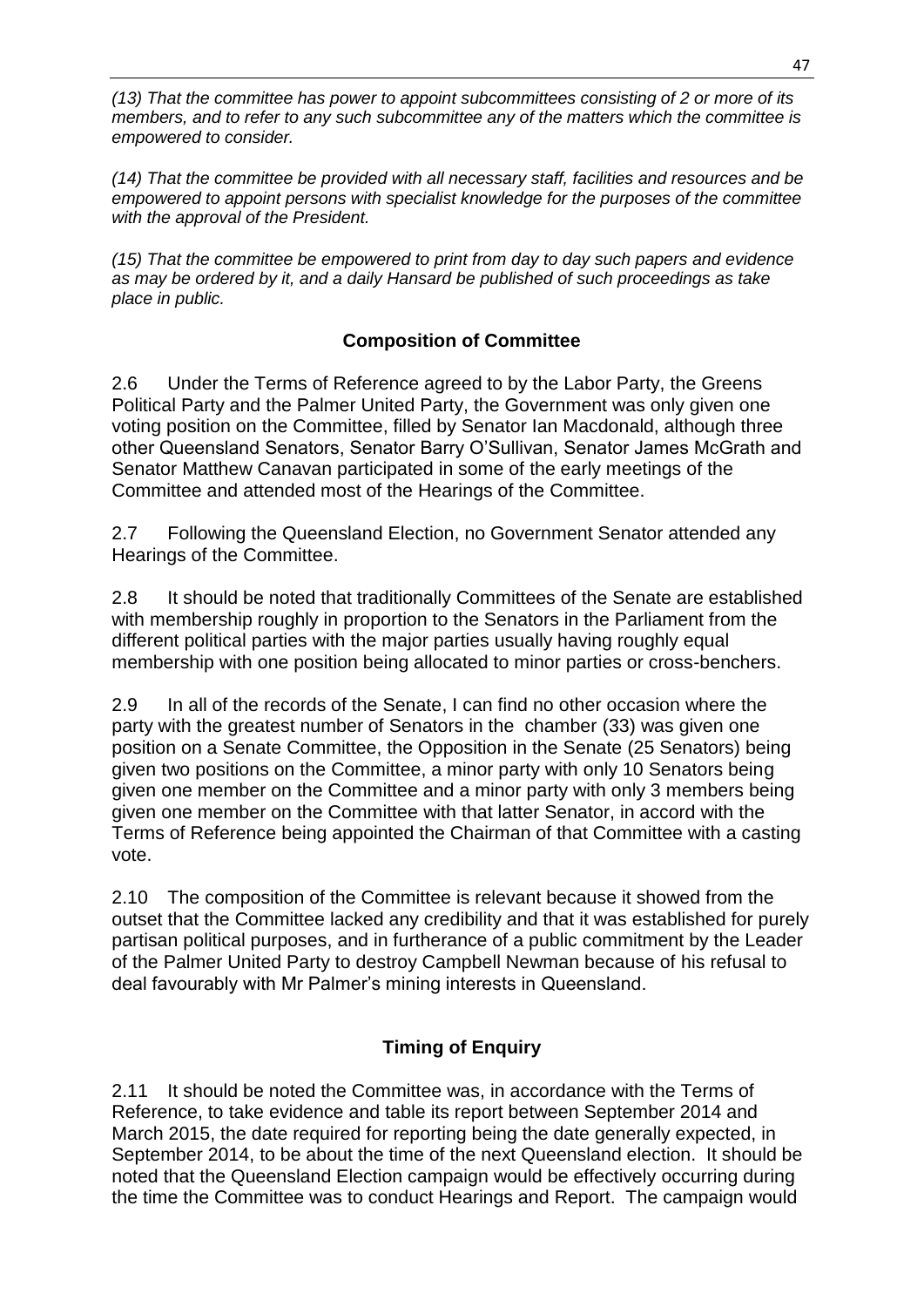be fought by the sitting Liberal National Party government with a record majority in the Queensland Parliament and a small opposition Labor Party, and minor parties, Palmer United Party and the Greens Political Party indicating an intention to campaign vigorously in the Queensland State Election.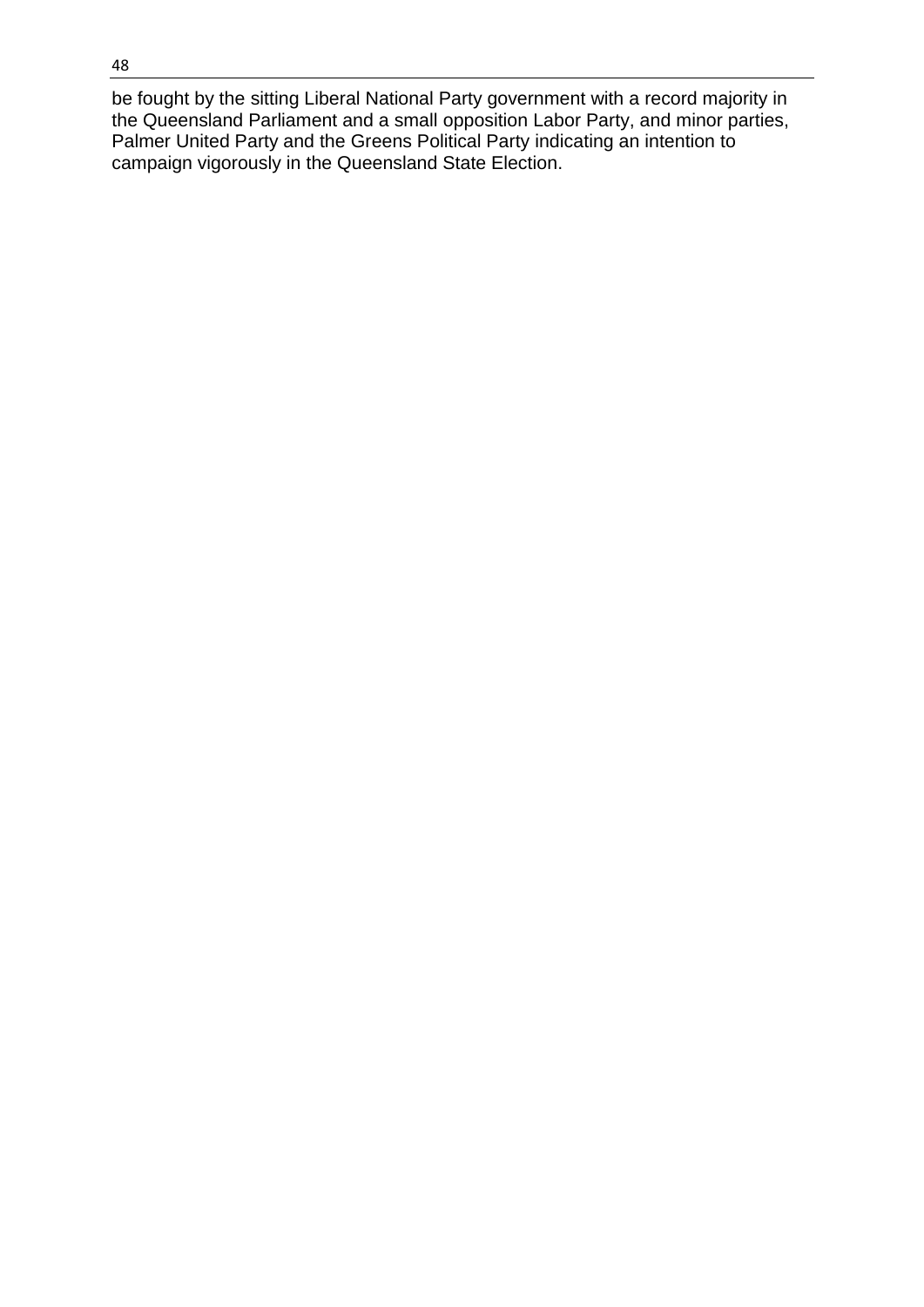# **Chapter 3**

## **Government Senators' Observations**

3.1 It should be noted that a substantial number of submission that were accepted by the majority of the Committee, were unsubstantiated allegations which were never tested in evidence before the Committee. At no stage was any natural justice shown by allowing those maligned and accused in the submissions and in the evidence given, to answer the allegations, respond, or present other evidence.

3.2 Witnesses selected by the majority of the Committee were all witnesses from the radical environment movement, from prominent supporters of the Greens Political Party, from the Union Movement and from politicians of non LNP political persuasion. None of these witnesses gave evidence that could be accepted as accurate, balanced or useful.

3.3 No opportunity was offered to the Government of Queensland or any LNP politician or Party organization to respond to any of the allegations or to give evidence.

3.4 It should also be noted from a reading of the Hansard transcript that many of the accusations made by various witnesses related to the time of the Bligh Labor Government which preceded the Newman Government and some of the more specific allegations of impropriety, corruption and malpractice occurred in the time of the previous Bligh Labor Government.

3.5 The only one allegation of corruption that was made referred to a former Labor Party Federal Minister.

3.6 The Government Member on the Committee objected to the publication of most of the submissions which were defamatory, unsupported, contained allegations against persons who were not accorded natural justice.

3.7 There were a substantial number of submissions received by the Committee which were completely irrelevant to the Terms of Reference of the Committee and some of these were rightly rejected by the whole of the Committee.

3.8 Other submissions which did contain unsubstantiated defamatory allegations were allowed to be published whereas submissions naming Senators on the Committee were prevented by the majority of the Committee from being published.

3.9 The Senate should note the arbitrary, unfair, unbalanced way in which submissions were accepted and rejected and should also note the total lack of natural justice available to those who had been unfairly maligned in an unsubstantiated way.

3.10 The Senate should also note that without exception all nominations made by Government Members for witnesses to be called to give evidence were ignored and rejected by the majority of the Committee.